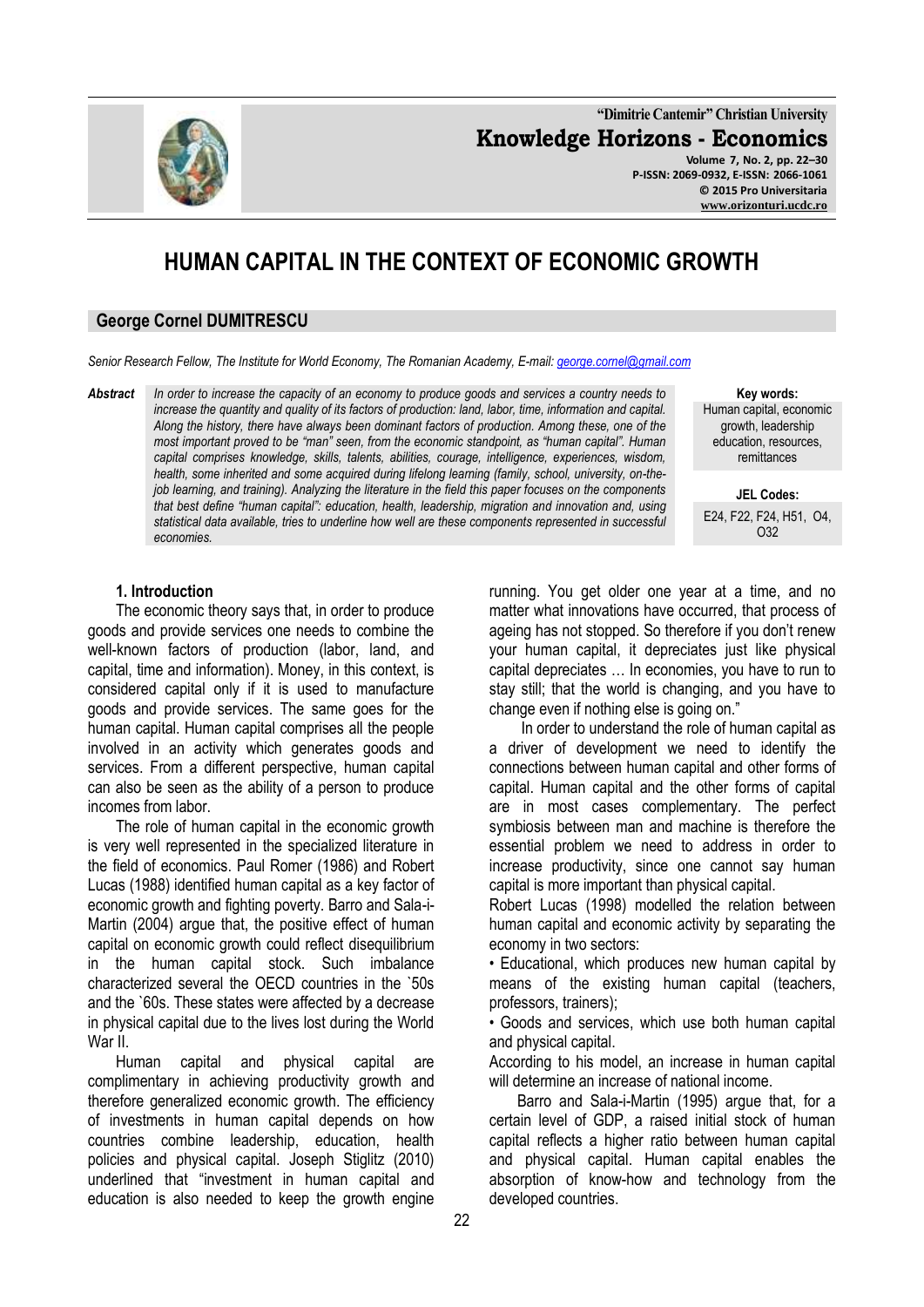The defining elements of human capital are: educational capital, school training and extracurricular activities, leadership, biological capital, and physical and intellectual attributes of individuals measured by health status.

*Educational capital* takes two forms of representation: on one hand the skills gained during the learning process, certified by diplomas and on the other hand, the knowledge and abilities acquired by people from their own experiences or from their interactions with other people and experts in various fields of activity.

According to Voicu (2004), "the biological capital is defined by intellectual and physical skills of individuals reflected in their health status. Biological capital is influenced by educational capital, in the way that educated individuals will choose better medical services, selecting the right alternatives in order to maintain their good health.

Human qualities, as components of human capital can be classified as follows:

1. The tangible ones (height, physical strength, stamina, eyesight, hearing, health, longevity);

2. The intangibles (psychomotor, cognitive, procedural).

The procedural qualities consists of: (creativity, problem solving skills, flexibility, loyalty, team working, trust, obedience)".

Gary Stanley Becker (1994) says that training and education are very important during technological change and enable productivity growth in manufacturing and service sectors.

Serge Coulombe *et al.* (2004: p.31) found out that a country with a literacy rate one percent higher than the average registers a GDP growth of 1,5 percent.

In "An Inquiry into the Nature and Causes of the Wealth of Nations" Adam Smith (2005) emphasized the importance of education "The difference between the most dissimilar characters, between a philosopher and a common street porter, for example, seems to arise not so much from nature, as from habit, custom, and education." Adam Smith noticed that education is more important than the genetic inheritance of individuals. Therefore, a country`s capability to educate its citizens for the jobs required at present is of fundamental importance for its economic future. In this regard, learning institutions play a fundamental role in choosing a curricula that meets the real needs of the labor market.

| Table 1. Earnings and unemployment rates by educational attainment in the US |  |  |  |  |  |  |  |
|------------------------------------------------------------------------------|--|--|--|--|--|--|--|
|------------------------------------------------------------------------------|--|--|--|--|--|--|--|

| <b>Education attained</b>       | Unemployment rate in 2014 (Percent) | Median weekly earnings |
|---------------------------------|-------------------------------------|------------------------|
| Doctoral degree                 |                                     | \$1,591                |
| Professional degree             | 1.9                                 | 1,639                  |
| Master's degree                 | 2,8                                 | 1,326                  |
| Bachelor's degree               | 3,5                                 | 1,101                  |
| Associate's degree              | 4,5                                 | 792                    |
| Some college, no degree         | 6,0                                 | 741                    |
| High school diploma             | 6,0                                 | 668                    |
| Less than a high school diploma | 9,0                                 | 488                    |
| All workers                     | 5,0                                 | 839                    |

Note: Data are for persons age 25 and over. Earnings are for full-time wage and salary workers. *Source:* Current Population Survey, U.S. Department of Labor, U.S. Bureau of Labor Statistics

Table 1 show how more educated people earn more than less educated one. In the United States, a PhD graduate makes 3.26 times more money than a person having less than a high school diploma and 1.9 times more than all workers.

Therefore, education attained gives you the economic power to meet your goals in life (buy goods and services and invest in various business contributing thus to economic growth).

*Table 2*. Youth literacy rate, population 15-24 years, both sexes (%)

| Country    | 2011                     | 2012                     | 2015 | Education (%) GDP* 2009-2013<br>Available data | GDP/capita** current<br><b>US\$ (2013)</b> |
|------------|--------------------------|--------------------------|------|------------------------------------------------|--------------------------------------------|
| Bulgaria   | 97,8                     | $\overline{\phantom{0}}$ | 98,0 | 3,8(2011)                                      | 7.498,8                                    |
| China      | $\overline{\phantom{0}}$ |                          | 99.7 |                                                | 6.807,4                                    |
| Egypt      |                          | 89.2                     | 91,1 |                                                | 3.314,5                                    |
| Germany    | -                        |                          | -    | 5,0(2011)                                      | 46.251,4                                   |
| Guinea     | $\overline{\phantom{0}}$ | -                        | 45.2 | 2,5(2012)                                      | 523.1                                      |
| Italy      |                          | 99,9                     | 99,9 | 4,3 (2011)                                     | 35.685,6                                   |
| Liberia    | -                        | $\blacksquare$           | 54,4 | 2,8 (2012)                                     | 454,3                                      |
| Madagascar |                          | -                        | 65,0 | 2,7(2012)                                      | 463.0                                      |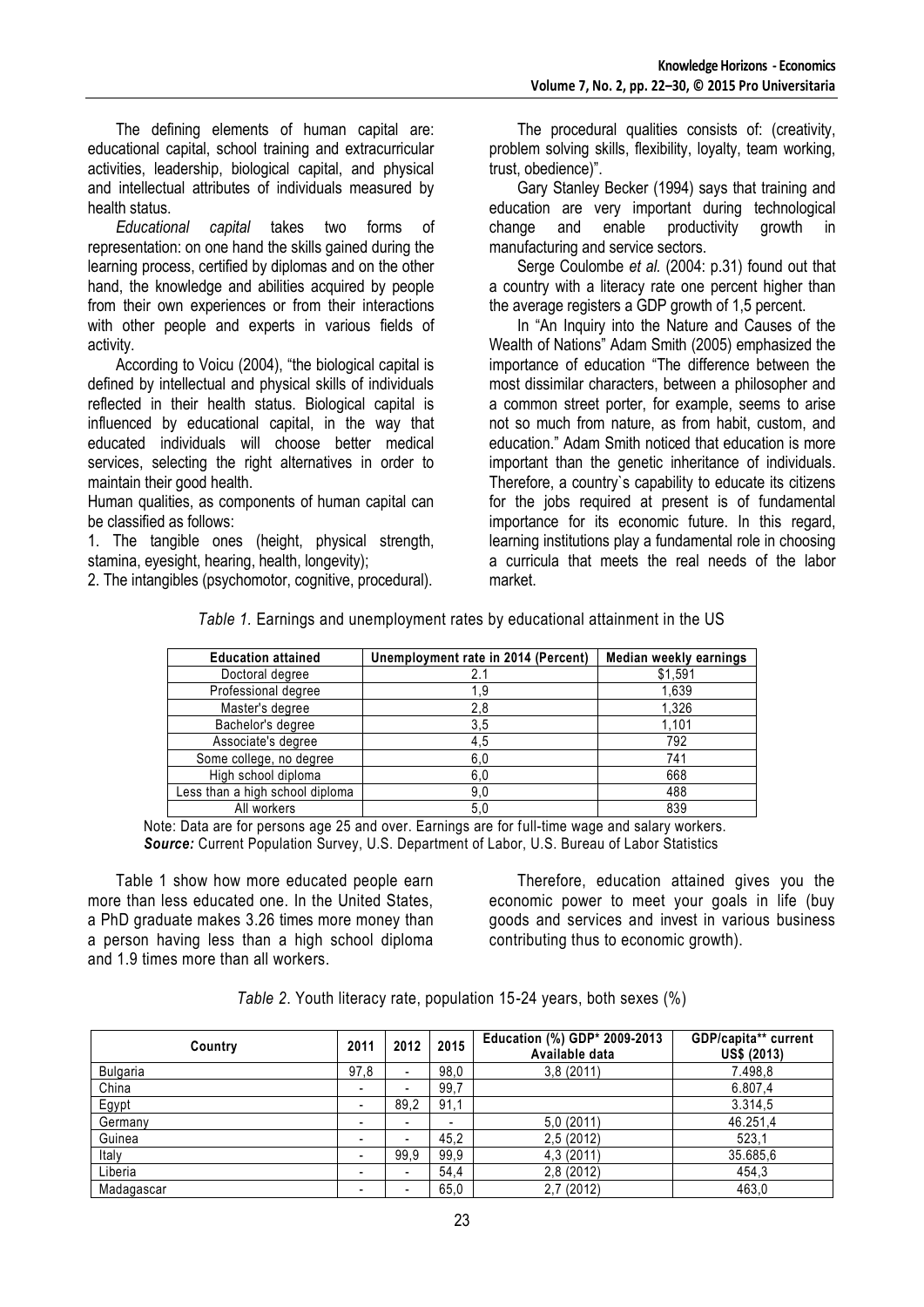| Country                       | 2011                     | 2012           | 2015                     | Education (%) GDP* 2009-2013<br>Available data | GDP/capita** current<br><b>US\$ (2013)</b> |
|-------------------------------|--------------------------|----------------|--------------------------|------------------------------------------------|--------------------------------------------|
| Niger                         | $\overline{\phantom{0}}$ | 23.5           | 26.5                     | 4,4 (2012)                                     | 415.4                                      |
| Romania                       | 98,9                     | $\blacksquare$ | 99.3                     | 3,1(2011)                                      | 9.490,8                                    |
| <b>Russian Federation</b>     | $\overline{\phantom{a}}$ |                | 99,7                     | $\blacksquare$                                 | 14.611,7                                   |
| Low income countries          | 71.8                     | 71,8           | $\overline{\phantom{0}}$ |                                                |                                            |
| Lower middle Income countries | 83.3                     | 83.3           |                          | -                                              | -                                          |
| Middle income countries       | 90.6                     | 90.6           |                          | -                                              |                                            |
| Upper middle income countries | 98,54                    | 98,5           |                          |                                                |                                            |

[\\*http://data.worldbank.org/indicator/SE.XPD.TOTL.GD.ZS](http://data.worldbank.org/indicator/SE.XPD.TOTL.GD.ZS)

\*[\\*http://data.worldbank.org/indicator/NY.GDP.PCAP.CD/countries?display=default](http://data.worldbank.org/indicator/NY.GDP.PCAP.CD/countries?display=default) *Source*: UNESCO 2014. More at: [http://data.uis.unesco.org/#](http://data.uis.unesco.org/)

Table 2 shows that low income countries as Madagascar, Guinea, Liberia register also low literacy rates. On the other hand, Niger invests in education more than Italy but the difference in the GDP/capita is immense. Low income countries economic performance is influenced by other factors such as the size of GDP, corruption, poor infrastructure and transportation, "brain drain", weak factors of production etc.

*Leadership.* There are a lot of definitions of leadership in the context of business operations and business management theory. A leadership process happens when at least two people, aspire to common goals or share the work involved in processing common tasks. Leadership is a process of social influence, which maximizes the efforts of others, towards the achievement of a goal.<sup>i</sup> Wunderer and Grunwald (1980: p.87) put together a list comprising eleven attributes, which define leadership:

1. Target, results and task orientation;

2. Group processes (involving two or more people);

3. Role differentiation (results expected from a person in a particular position);

4. Influencing processes (power);

5. Social interaction (mutual influence on behavior and attitudes);

6. Development of values and standards;

7. Personal attributes abilities and skills;

8. Conflict processes (conflicts of interests);

9. Information and communication processes."

Robert Wade (2006: p.3) presented three kinds of state:

1. Neopatrimonial state (no separation of public & private domain, leaders and officials use state power to enrich them).

2. Fragmented-multiclass state (populism, soft state) in which public & private domain is separated, but power base is diverse and decisions are fragmented.

3. Cohesive-capitalist state (developmental state, hard state) in which authority is centralized, power base is narrow (serves capitalists only), and state power penetrates deeply. Wade argues that the

states from the  $2^{nd}$  and  $3^{rd}$  categories can implement industrial policies, but not the ones in the first category".

At a national and global level, leadership, as a feature of human capital, is very important for economic growth. Political stability, government effectiveness, legal system, rule of law, lack of corruption etc., are key factors in creating the conditions needed for economic growth. Leadership is able to provide these conditions. Peter Drucker said: "Management is doing things right; leadership is doing the right things."

Along the history, there were leaders that changed the destiny of their own countries or even the face of the world. In economy, leadership can make the difference on more and more sophisticated markets. The good leadership of parents gives children the proper environment to grow up strong and healthy, setting up the foundation for a successful productive adult life. The British historian John Keegan (2009) wrote "The political history of the 21st Century can be written as the biographies of six men: Lenin, Stain, Hitler, Mao Zedong, Franklin Roosevelt and Winston Churchill."

Wade (2006: p.6) explained why sometimes power concentration is needed "Growth requires a critical mass of mutually enforcing policies. A free hand of the state is needed to mobilize resources quickly and flexibly. Private dynamism is weak in most developing countries. The state must lead initially. If broad participation is allowed, policies are too slow and can't achieve critical mass due to:

- Power struggle, party politics, interest groups, etc.

Processes which require patience and compromise, including parliamentary debate and consensus building

- Some groups refuse to cooperate with state purposes.

Two American scholars, Jones and Olken (2005) analyzed how the death of a chief of state, influence the rate of economic growth. They showed that replacing a weak leader with a good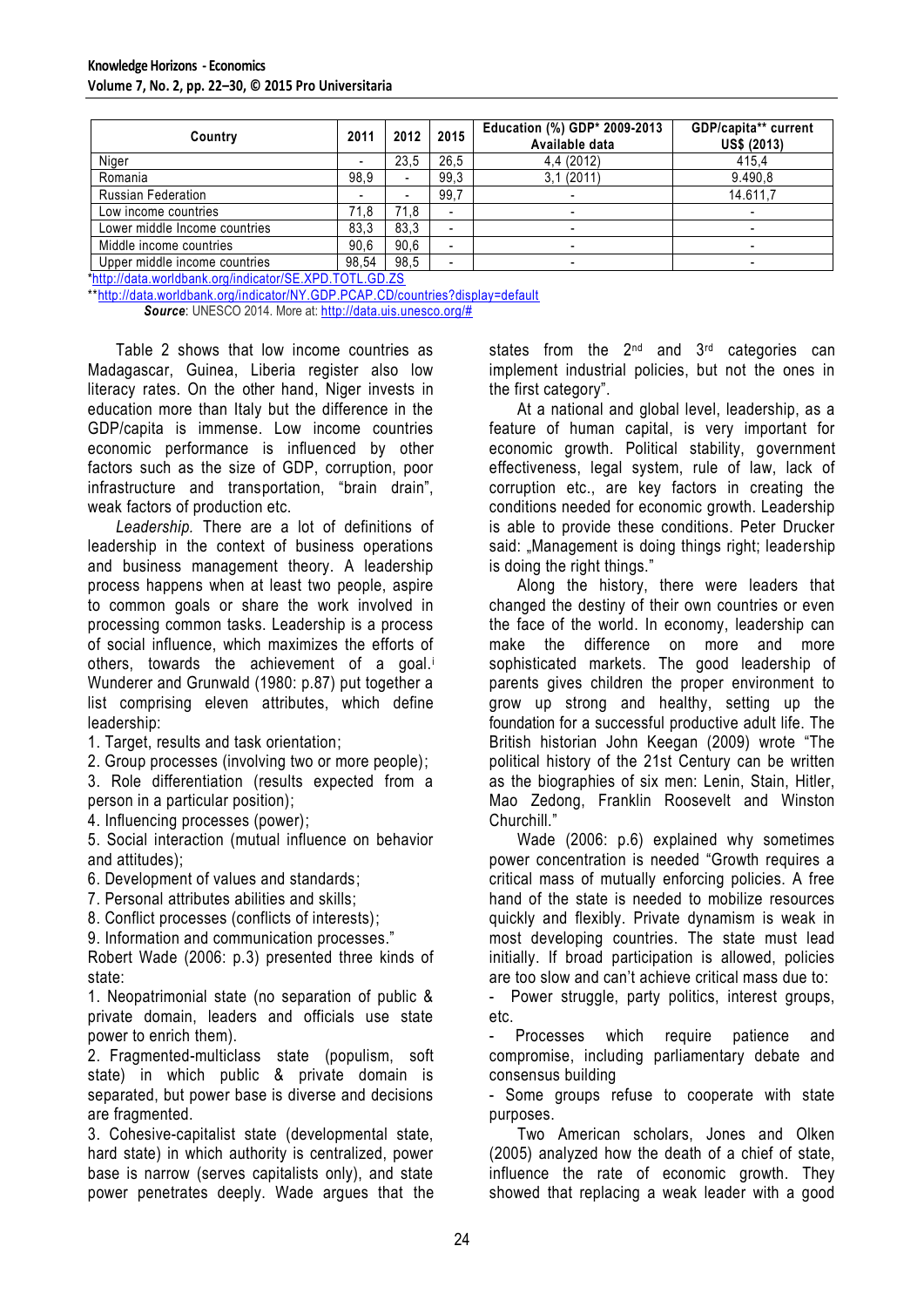one boosts the GDP by 1,5 percent. During Mao Zedong China registered growth rate of 1,7% per year. After his death, the growth rate increased by 5,9% per year. David Brady, Michael Spence et al. (2010) studied the relationship between leadership and economic growth in the developing countries. In this regard, they took into consideration political stability, government efficiency, legal system, corruption, rule of law etc. They found out that there is a strong connection between the quality of the governance and the level of economic growth.

*Health.* A good health reduces the depreciation of human capital and therefore has a positive effect on economic growth. Investments in human capital must be made at an early age. A generation of malnourished children deprived of the most basic health services and education, when mature, won't be able to properly perform in a competitive labor market. Any action to remedy the situation then will prove useless in terms of a return on investment. A healthy employee adapts to working environment and conditions and is capable to generate maximum productivity.

Robert Barro (1996) was amongst the first scholars to study the relationship between economic growth and health. He underlined that a good health reduces the depreciation of human capital, therefore has a good effect on economic growth.

Sick leave has a negative impact on productivity and determines an increase in health expenditures, money that could be used for investments or production of goods and services otherwise. Bloom, Canning and Chan (2005:16) point out that "higher education can lead to economic growth through both private and public channels. The private benefits for individuals are well established, and include better employment prospects, higher salaries, and a greater ability to save and invest. These benefits may result in better health and improved quality of life, thus setting off a virtuous spiral in which life expectancy improvements enable individuals to work more productively over a longer time further boosting lifetime earnings."

| Table 3. Health expenditure, total (% of GDP) |  |  |
|-----------------------------------------------|--|--|
|-----------------------------------------------|--|--|

| Country                   | 2008  | 2009  | 2010  | 2011  | 2012  | 2013  |
|---------------------------|-------|-------|-------|-------|-------|-------|
| <b>Bulgaria</b>           | 6,97  | 7,23  | 7,58  | 7,27  | 7,42  | 7,63  |
| China                     | 4,63  | 5,15  | 4,98  | 5,15  | 5,41  | 5,57  |
| Germany                   | 10,70 | 11,75 | 11,55 | 11,33 | 11,28 | 11,30 |
| Egypt, Arab Rep.          | 4,81  | 4,99  | 4,75  | 4,90  | 5,00  | 5,06  |
| Euro area                 | 10,06 | 10,83 | 10,76 | 10,58 | 10,65 | 10,62 |
| Guinea                    | 3,08  | 3,85  | 4,55  | 4,20  | 4,51  | 4,69  |
| Italy                     | 8,89  | 9,40  | 9,41  | 9,25  | 9,19  | 9,09  |
| Liberia                   | 11,83 | 14,39 | 13,07 | 15,59 | 9,42  | 10,03 |
| Low income                | 5,01  | 5,25  | 5,56  | 5,48  | 5,40  | 5,53  |
| Lower middle income       | 4,28  | 4,37  | 4,16  | 4,14  | 4,19  | 4,31  |
| Low & middle income       | 5,29  | 5,76  | 5,60  | 5,60  | 5,71  | 5,79  |
| Madagascar                | 4,30  | 4,49  | 4,98  | 4,01  | 3,34  | 4,23  |
| Niger                     | 6,93  | 7,22  | 6,66  | 6,78  | 6,07  | 6,55  |
| High income: OECD         | 11,65 | 12,60 | 12,51 | 12,44 | 12,56 | 12,62 |
| Romania                   | 5,44  | 5,64  | 5,95  | 5,60  | 5,56  | 5,34  |
| <b>Russian Federation</b> | 6,17  | 7,53  | 6,92  | 6,74  | 6,50  | 6,55  |

*Source:* The World Bank, 2014. Read more at: http://data.worldbank.org/indicator/SH.XPD.TOTL.ZS

Migration is a good opportunity for cultural exchanges and knowledge dissemination.

*Table 4.* Total International Migrant Stock (million)

| Year  | 1990 | 2000 | 2010 | 2013 |
|-------|------|------|------|------|
| Total | 154  | 174  | 220  | 231  |
| Women | 75   | 85   | 106  | 111  |
| Man   | 78   | 88   | 115  | 120  |

*Source:* United Nations, Department of Economic and Social Affairs, Total International Migrant Stock 1990-2013

In 23 years, the world migration increased by 50%. If migrants lived in one country, that country would have been the fifth in the world in terms of population, between Brazil (202 million inhabitants) and the US (325 million inhabitants)<sup>ii</sup>.

For developing countries, remittances represent the main benefit of migration, through their attribute of incomes from labor exports. Remittances reduce pressure on current account deficit. According to data released by the World Bank, in 2014, at the international level, migrants sent to their countries of origin over \$583,4 billion (\$414 billion in developing countries). For 2016, the World Bank forecasts a level of remittances of \$700 billion. The financial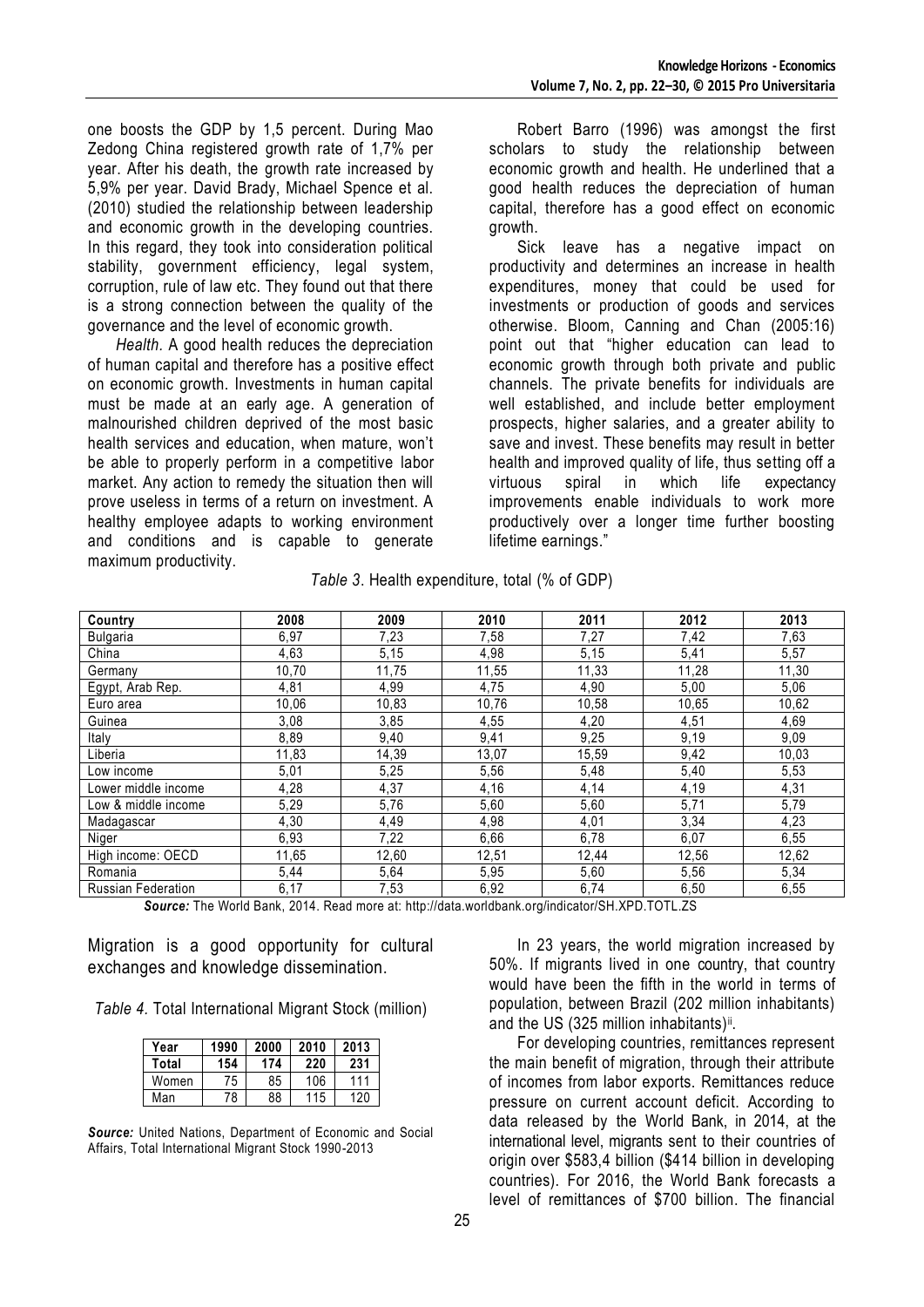resources of the migrants are considerable. Therefore, the recipient countries should be more involved in creating the legal framework that stimulate migrants to return home and invest money in productive activities, instead of using it for buying imported goods. Investments in real estate, land etc. in some countries reflects the lack of investing alternatives.

Edward Taylor (2006:9) argues that remittances have a multiplier effect on incomes "One person's spending is another person's income. For example, if a village household receives \$100 in remittances, its income increases, in the first instance, by \$100. Suppose that it spends \$10 of this new income on meat from a local butcher, another \$40 paying a bricklayer for a home improvement project, and the rest on building materials purchased in a nearby town. Now the incomes of the village butcher and

bricklayer also increase. The butcher and bricklayer, in turn, spend part of their new incomes at the village store, creating income for the storekeeper, and so on. In this way, the \$100 of remittances creates a local income multiplier, similar to a Keynesian fiscal multiplier, in the migrant-sending economy."

Adams and Page (2005) emphasize that "on average, a 10% increase in per capita official international remittances will lead to a 1.8% decline in the share of people living in poverty".

"India received remittances last year (2013) that were almost three times as large as the inward investments made by foreign firms. In Tajikistan, migrant workers sent home the equivalent of 47% (48.8%, World Bank ) of the GDP", (The Economist, 2014)iii.

| Remittance inflows (US\$ million) | 2012    | 2013    | 2014e   | % of GDP in 2013 |
|-----------------------------------|---------|---------|---------|------------------|
| World                             | 533.140 | 557.083 | 583.430 |                  |
| India                             | 68.821  | 69.970  | 70.389  | 3,7%             |
| China                             | 57.987  | 59.491  | 64.140  | 0,6%             |
| Philippines                       | 24.610  | 26.700  | 28.403  | 9,8%             |
| Mexico                            | 23.366  | 23.022  | 24.866  | 1,8%             |
| Nigeria                           | 20.633  | 20.890  | 20.921  | 4,0%             |
| Egypt, Arab Rep.                  | 19.236  | 17.833  | 19.612  | 6,6%             |
| Pakistan                          | 14.006  | 14.626  | 17.060  | 6,3%             |
| Bangladesh                        | 14.236  | 13.857  | 14.969  | 9,2%             |
| Vietnam                           | 10.000  | 11.000  | 12.000  | 6,4%             |
| Lebanon                           | 6.730   | 7.864   | 8.899   | 17,7%            |
| Ukraine                           | 8.449   | 9.667   | 7.587   | 5,4%             |
| Sri Lanka                         | 6.000   | 6.422   | 7.036   | 9,6%             |
| Morocco                           | 6.508   | 6.882   | 6.962   | 6,6%             |
| Nepal                             | 4.793   | 5.552   | 5.875   | 28,8%            |
| Guatemala                         | 5.031   | 5.379   | 5.845   | 10,0%            |
| Uzbekistan                        | 5.668   | 6.633   | 5.588   | 11,7%            |
| Dominican Republic                | 4.262   | 4.486   | 4.650   | 7,3%             |
| El Salvador                       | 3.910   | 3.971   | 4.236   | 16,4%            |
| Tajikistan                        | 3.626   | 4.154   | 3.835   | 48,8%            |
| Jordan                            | 3.490   | 3.643   | 3.757   | 10,8%            |
| Serbia                            | 3.545   | 4.023   | 3.656   | 8,8%             |
| Yemen, Rep.                       | 3.351   | 3.343   | 3.455   | 9,3%             |
| Romania                           | 3.674   | 3.518   | 3.431   | 1,9%             |

|  | Table 5. Migrant remittance inflows (US\$) |  |  |
|--|--------------------------------------------|--|--|

*Source:* World Bank (2015).

[http://econ.worldbank.org/WBSITE/EXTERNAL/EXTDEC/EXTDECPROSPECTS/0,,contentMDK:22759429~pagePK:64165401](http://econ.worldbank.org/WBSITE/EXTERNAL/EXTDEC/EXTDECPROSPECTS/0,,contentMDK:22759429~pagePK:64165401~piPK:64165026~theSitePK:476883,00.html) [~piPK:64165026~theSitePK:476883,00.html](http://econ.worldbank.org/WBSITE/EXTERNAL/EXTDEC/EXTDECPROSPECTS/0,,contentMDK:22759429~pagePK:64165401~piPK:64165026~theSitePK:476883,00.html)

In Table 5, remittances count up to 48.8% of the GDP in Tajikistan, 28.8% of the GDP in Nepal, 17.7% of the GDP in Lebanon. Therefore, there are economies that rely on the money sent by their nationals working abroad.

Migration comes also with disadvantages and one of them is *the brain drain*. Most developing countries have to cope with this phenomenon. The elite of engineers, doctors, researchers etc. choose to migrate to rich countries, thus contributing to

their development and welfare, after benefiting from the advantages of home education, This is a problem that should be seriously addressed given the double loss recorded in the system. On one hand, the money states invested to develop the "brains" and, on the other hand, the equivalent of the "brains`" contribution to the development of their country if they wouldn't have left. Romania and other developing countries face the problem of brain drain. Over a quarter of Romanian migrants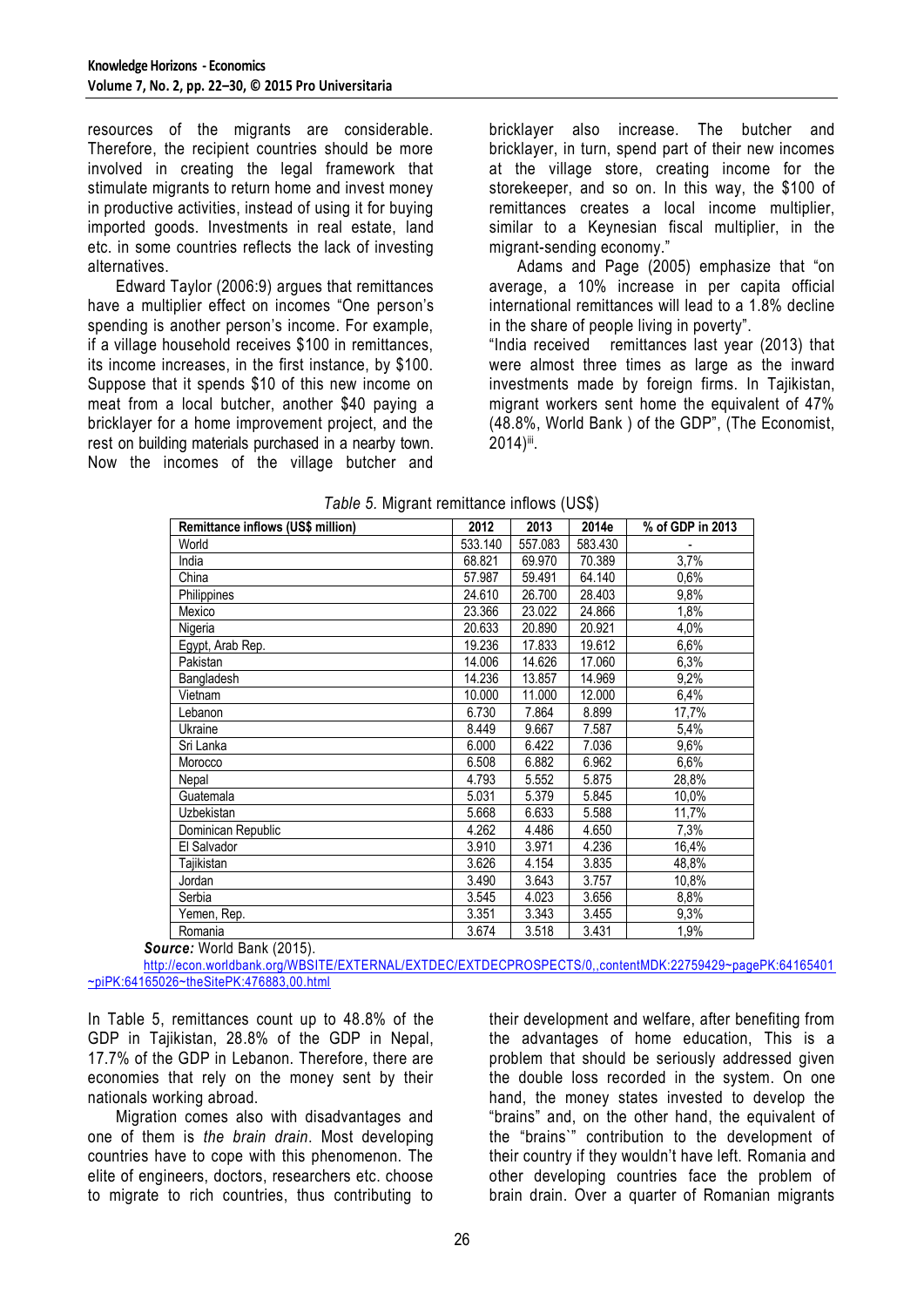are highly educated. For the welfare states, affected by population ageing, immigration is the only way to maintain economic and demographic indicators at a level that ensures the preservation of their living standards. But, for the industrialized countries, an increase in migration over the level of comfort exerts pressure on existing infrastructure (housing demand increases, extra places in hospitals, schools, access to public roads etc.).

Since the introduction of the euro, more qualified workers have left Europe than have newly arrived. According to Campanella (2014) "the 15 countries that adopted the euro currency exhibited, on average, a net loss of around 120,000 postsecondary-educated workers each year. They were mainly attracted by the United States' higher salaries, world-class universities, and efficient bureaucracy. In the years leading up to the Great Recession, from 2000 to 2008, Italy lost around 1.5 million professionals -- many of them with very advanced skills."iv Raveesh (2013) argues that "India loses \$2 billion a year because of the emigration of computer experts to the U.S. Indian students going abroad for their higher studies costs India a foreign exchange outflow of \$10 billion annually."

*Technology, technological progress and research and* development *(R&D)* that enables it, are seen, by most of the economic theorists as key elements to economic growth. John Maynard Keynes (1930) emphasized that "From the earliest times of which we have record — back, say, to two thousand years before Christ — down to the beginning of the eighteenth century, there was no very great change in the standard of life of the average man living in the civilized centres of the earth. Ups and downs certainly. Visitations of plague, famine, and war. Golden intervals. But no progressive, violent change. Some periods perhaps 50% better than others - at the utmost 100% better - in the four thousand years which ended (say) in A.D. 1700." He identified two key factors which led to this stagnation: the absence of technological improvements and capital accumulation failure.

In this sense, the institutions which ensure the necessary framework to technological evolution, research institutes, universities, and relevant government programs, are extremely important in increasing society's ability to engage in the creation and use of new technologies. Innovation, including development and marketing of new products, services, business models and management

techniques, is vital for continued success of companies and states.

The new technologies of information and communication (ICT) enabled the creation and dissemination of a great variety of services: payments by credit cards, banking transactions via the Internet, security solutions, fast information transfer, unified communications, the Internet of things, 3D printing etc. and led to unprecedented development of mass media.

Using data collected from 367 large companies, (Brynjolfsson and Hitt, 1994:11) estimated that "a 1% increase in spending on computer capital is associated with a 0.0126% increase in output, when all the other input is held constant. Because computer capital accounted for an average of 2.18% of the value of output each year, this implies a gross ROI (increase in dollar output per dollar of capital stock) for computer capital of approximately 58% per year, holding other inputs constant. For the full sample which also included non-manufacturing firms, the output elasticity of computer capital was estimated at 0.0169, implying an average ROI of 81%." Jorgenson and Stiroh (1995: 295-316) found out that from the end of the 1970s to mid-1980s, ICT devices caused an output growth of 0.52% per year, and from 1985 to early 1990s, the contribution was 0.38% per year.

None of the poor countries appears in Bloomberg`s top 50 list (Table 5).

The 3D printing industry is expected to reach a turnover of \$8.41 billion by 2020. Printing is the new way of creating prototyping models, furniture and common household items. On the world`s 3D printing map there are only three regions that count: Europe, Asia and the Americas. China, the biggest producer of Rare Earth Elements, with a middle class which grows every year by 20 million, will register a big growth in the field of 3D printing, aiming to promote 3D printing as a mean to produce economic goods.

A survey carried out by engineering.com concluded that the entire 3D printing industry will register a strong, steady growth, driven by advances in materials, output quality, speed and overall performance. As professional engineers, they see how things work in the world of manufacturing.<sup>v</sup>

The Internet of Things enables you to connect to the Internet all the wireless or wired devices and to control them from anywhere (security cameras, drones, transportation systems, robots, appliances etc.)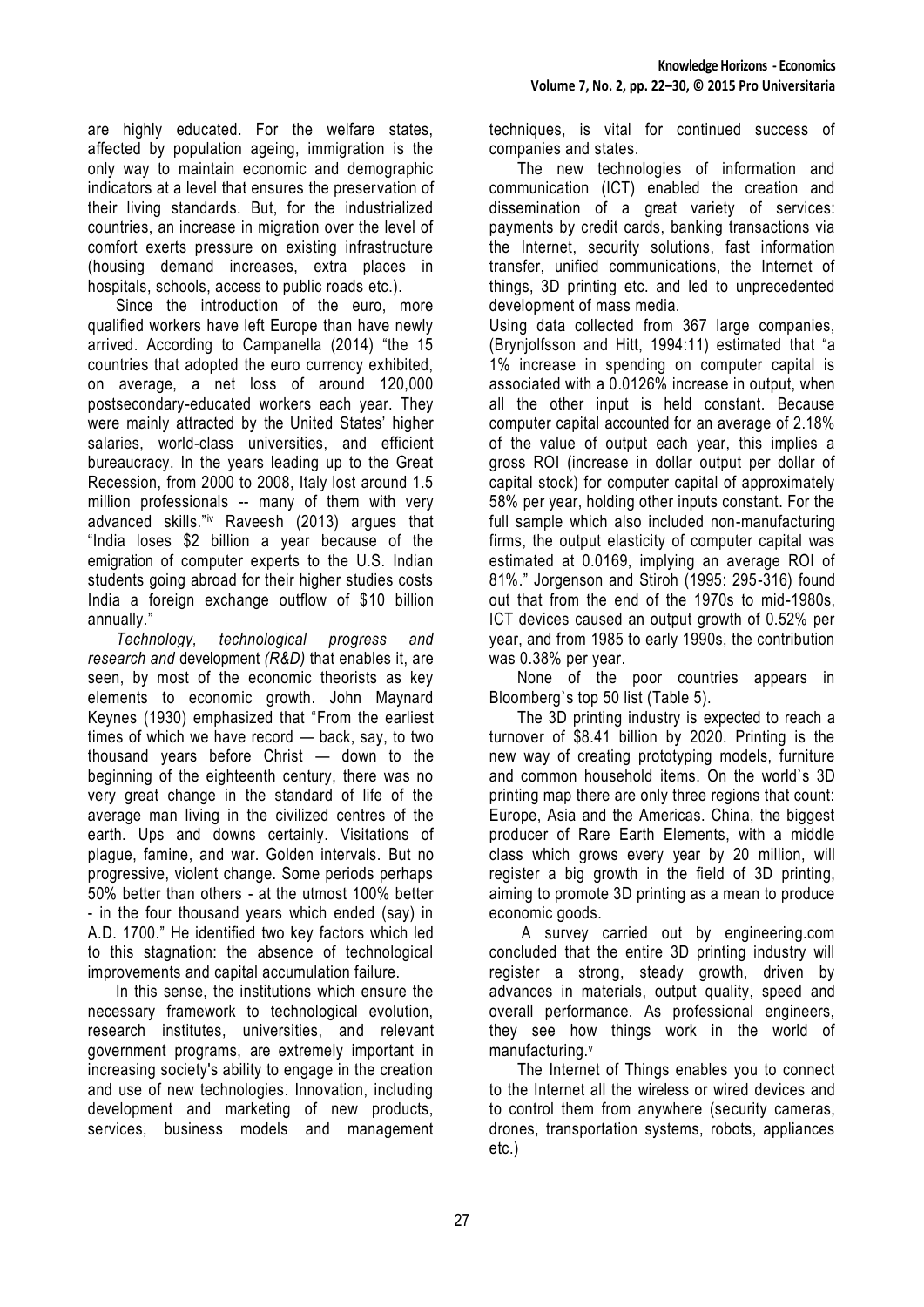| Rank | Country              | <b>Total Score</b> | R&D rank | Researcher Concentra. rank | <b>Patent activity</b> |
|------|----------------------|--------------------|----------|----------------------------|------------------------|
|      | South Korea          | 92                 |          |                            |                        |
|      | Sweden               | 90                 |          |                            | 26                     |
|      | <b>United States</b> | 91                 | 10       |                            |                        |
|      | Japan                | 90                 |          |                            |                        |
|      | Germany              | 88                 |          |                            |                        |
|      | Denmark              | 87                 |          |                            | 14                     |
|      | Singapore            | 86                 | 17       |                            | 34                     |
|      | Switzerland          | 86                 |          | 22                         | 29                     |
|      | Finland              | 85                 |          |                            | 15                     |
| 10   | Taiwan               | 84                 |          |                            |                        |

*Table 5*. Most Innovative in the World 2014

*Source*: Bloomberg (2014)

#### *Figure 1.* The Internet of Things Was "Born" Between 2008 and 2009



*(Source: CISCO, 2011:3)*

(Cisco 2011:3) predicts there will be about 25 billion devices connected to the Internet by 2015 and 50 billion by 2020.

Two enabling factors are driving this Internet of things: the ubiquity of networks and ever lower prices for the communications modules used to connect devices. According to OECD`s Internet Economy Outlook 2012 "Ericsson estimates that

| Rank | Country              | Value | Year |
|------|----------------------|-------|------|
|      | China                | 560   | 2013 |
| 2    | Germany              | 193   | 2013 |
| 3    | <b>United States</b> | 148   | 2013 |
| 4    | Singapore            | 135   | 2013 |
| 4    | Korea                | 130   | 2013 |
| 5    | France               | 112   | 2013 |
| 6    | Japan                | 105   | 2013 |
|      | Netherlands          | 69    | 2013 |
| 8    | Malaysia             | 60    | 2013 |
| 9    | Switzerland          | 53    | 2011 |
| 10   | Mexico               | 45    | 2011 |

*Source:* World Bank (2015)

[http://data.worldbank.org/indicator/TX.VAL.TECH.CD/countrie](http://data.worldbank.org/indicator/TX.VAL.TECH.CD/countries?display=default) [s?display=default](http://data.worldbank.org/indicator/TX.VAL.TECH.CD/countries?display=default)

there will be 50 billion mobile wireless devices connected to the Internet by 2020, and this could eventually reach 500 billion. For example, incorporating a communication device into each automobile, and assuming a lifespan of ten years, would result in around 700 million "machine-tomachine enabled"vi cars by 2020. Connecting every power socket in North America to a network as part of a smart grid rollout would easily result in 10 billion connections." The conclusions of a PWC survey of almost 2000 executives show that the innovation is an important vector of economic growth for all companies.vii

The development of industrial parks or concentrated clusters: production companies, their suppliers and customers, research institutes, universities and all related civic infrastructure is very important. Such "areas of intelligence and innovation" will be able to ensure, on a green basis, the continuous progress of modern societies. Collaboration between public and private sectors is essential to achieve a high degree of innovation and for addressing some of the biggest challenges we face.

#### **2. Conclusions**

This paper assessed several growth drivers for the modern economy. We focused on the ones that better define human capital: education, health, leadership, migration and innovation. We emphasized that high levels of human capital are found in developed countries which invest more in health, education, research and development. Education is associated with higher earnings and gives the people power to buy goods, services and invest in various business contributing thus to economic growth. Leadership is also important especially in our times in which big geostrategic and economic project are reshaping the world economy (Silk Road Economic Belt, the expansion of the Suez Canal and its Economic Zone, etc). In this context, it is worth mentioning that Jones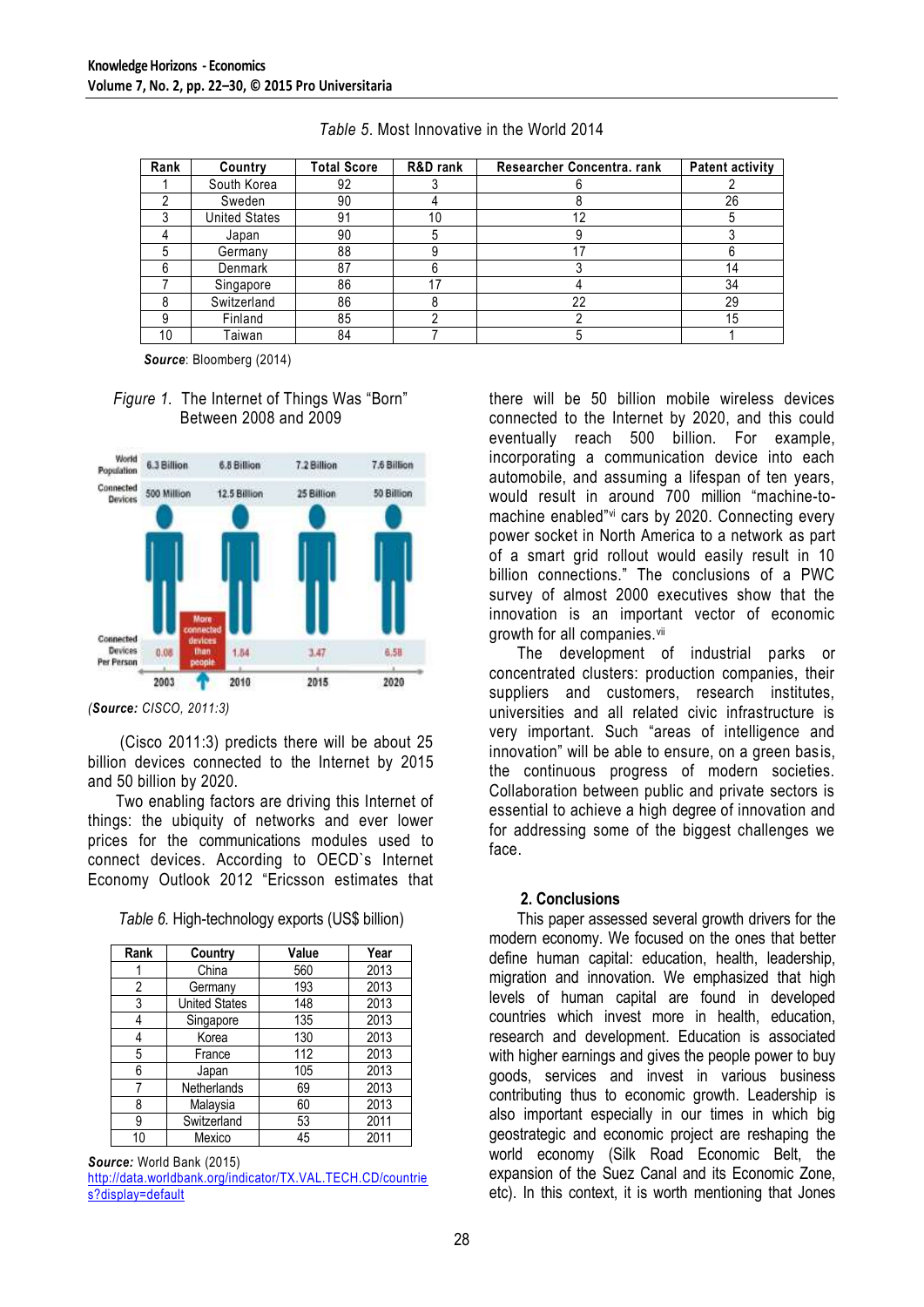and Olken showed that replacing a weak leader with a good one boosts the GDP by 1,5 percent.

People in poor health can`t be very productive. A good health reduces the depreciation of human capital, therefore has a good effect on economic growth.

Sick leave has a negative impact on productivity and determine an increase in health expenditures, money that could be used for investments or production of goods and services otherwise. Most developed countries allocate an important percentage of GDP for health expenditures (over 10% in Euro area and less than 6% of the GDP in low income countries).

For some countries, remittances represent a high percentage of GDP (48,8% in Tajikistan, 28,8% in Nepal, 17,7% in Lebanon), being sometimes bigger than the foreign direct investments.

"Brain drain" is a phenomenon that affects poor or developing countries. Significant amount of money is spent to educate specialists who after graduation, for various reasons choose to migrate to developed countries. The countries of origin register a double loss. First, the money they spent for their education and second the value of the contribution these specialists could have made to local economy.

Developed countries are leaders in the field of R&D, patents and researcher concentration. Most of the high-tech devices used today (smartphones, notebooks, 3d printers etc.) are made in these countries. The conclusions of a PWC survey of almost 2000 executives show that the innovation is an important vector of economic growth for all companies.

Improving human capital should be, and in many countries is, a priority for the policy makers. Education, health, good leaders, R&D, capital, work, land, information and time are the values which characterize modern economy.

Investment in human capital alone in not sufficient to generate economic growth, but a judicious combination and correlation between human capital and other forms of capital represent the right way to follow.

## **References**

1. Adams, R. & Page, J. (2005). Do International Migration and Remittances Reduce

Poverty in Developing Countries? World Development Vol. 33, No. 10, pp. 1652, Elsevier Ltd.

2. Barro, R. & Sala-i-Martin, X. (1995). Economic Growth, New York, McGraw-Hill.

3. Barro, R. (1996). Health and Economic Growth, Harvard University, November, 1996, p. 5.

4. Barro, R. & Sala-i-Martin, X. (2004). Economic growth. 2nd ed. Cambridge, MIT Press, p. 258.

5. Becker, G., S. (1994). Human Capital: A Theoretical and Empirical Analysis, with Special Reference to Education, 3rd Edition Paperback, The University of Chicago Press, Ltd., London.

6. Brady, D., Spence, M., et al. (2010). Leadership and Growth, Commission on Growth and Development, The International Bank for Reconstruction and Development / The World Bank, Washington.

7. Coulombe, S., Tremblay, J.,F., & Marchand, S. (2004). Literacy scores, human capital and growth across fourteen OECD countries. Statistics Canada, Dissemination Division, Circulation Management, 120 Parkdale Avenue, Ottawa, Ontario K1A 0T6.

8. Lucas, R. (1988). On the Mechanics of Economic Development, Journal of Monetary Economics, 22, North Holland, p. 3-42.

9. Raveesh, S. (2013). Brain Drain: Socio-Economic Impact on Indian Society. International Journal of Humanities and Social Science Invention ISSN (Online): 2319 – 7722, ISSN Volume 2 Issue 5, pp.12- 17.

10.Romer, P. (1986). The Journal of Political Economy, Vol. 94, No. 5, 1986. The University of Chicago Press, p. 1002-37.

11. Smith, A. (2005). An Inquiry into the Nature and Causes of the Wealth of Nations. Pennsylvania State University, Electronic Classics Series, Jim Manis, Faculty Editor, Hazleton, PA 18202, p. 31.

12.Wunderer, R. and Grunwald, W. (1980), Führungslehre: Grundlagen der Führung, Walter de Gruyter, Berlin.

13. Voicu, B. (2004). Capitalul uman: componente, niveluri, structuri. România în context European, CALITATEA VIEŢII, XV, nr. 1–2, Bucureşti, p. 137–157.

### **Internet**

1. Brynjolfsson, E. and Hitt, L. (1994). "New Evidence on the Returns of Information Systems," Revised Sloan School WP: 11, available online at [http://pdf.aminer.org/000/326/299/is\\_information\\_syste](http://pdf.aminer.org/000/326/299/is_information_systems_spending_productive_new_evidence_and_new_results.pdf) [ms\\_spending\\_productive\\_new\\_evidence\\_and\\_new\\_res](http://pdf.aminer.org/000/326/299/is_information_systems_spending_productive_new_evidence_and_new_results.pdf) [ults.pdf.](http://pdf.aminer.org/000/326/299/is_information_systems_spending_productive_new_evidence_and_new_results.pdf)

2. Bloom, D., Canning, D., & Chan, K. (2005). Higher Education and Economic Development in Africa. HARVARD UNIVERSITY. p. 16, available online and at a state of the state at a state of the state at  $\alpha$ 

[http://siteresources.worldbank.org/EDUCATION/Re](http://siteresources.worldbank.org/EDUCATION/Resources/278200-1099079877269/547664-1099079956815/HigherEd_Econ_Growth_Africa.pdf) [sources/278200-1099079877269/547664-](http://siteresources.worldbank.org/EDUCATION/Resources/278200-1099079877269/547664-1099079956815/HigherEd_Econ_Growth_Africa.pdf)

[1099079956815/HigherEd\\_Econ\\_Growth\\_Africa.pdf](http://siteresources.worldbank.org/EDUCATION/Resources/278200-1099079877269/547664-1099079956815/HigherEd_Econ_Growth_Africa.pdf) 2. Evans, D. (Cisco 2011). "The Internet of Things How the Next Evolution of the Internet Is Changing Everything", available online at [https://www.cisco.com/web/about/ac79/docs/innov/I](https://www.cisco.com/web/about/ac79/docs/innov/IoT_IBSG_0411FINAL.pdf) [oT\\_IBSG\\_0411FINAL.pdf](https://www.cisco.com/web/about/ac79/docs/innov/IoT_IBSG_0411FINAL.pdf)

3. Jones, B. & Olken, B. (2005). Do leaders matter? National leadership and growth since World War II.<br>Northwestern, available online at: Northwestern, available online at: